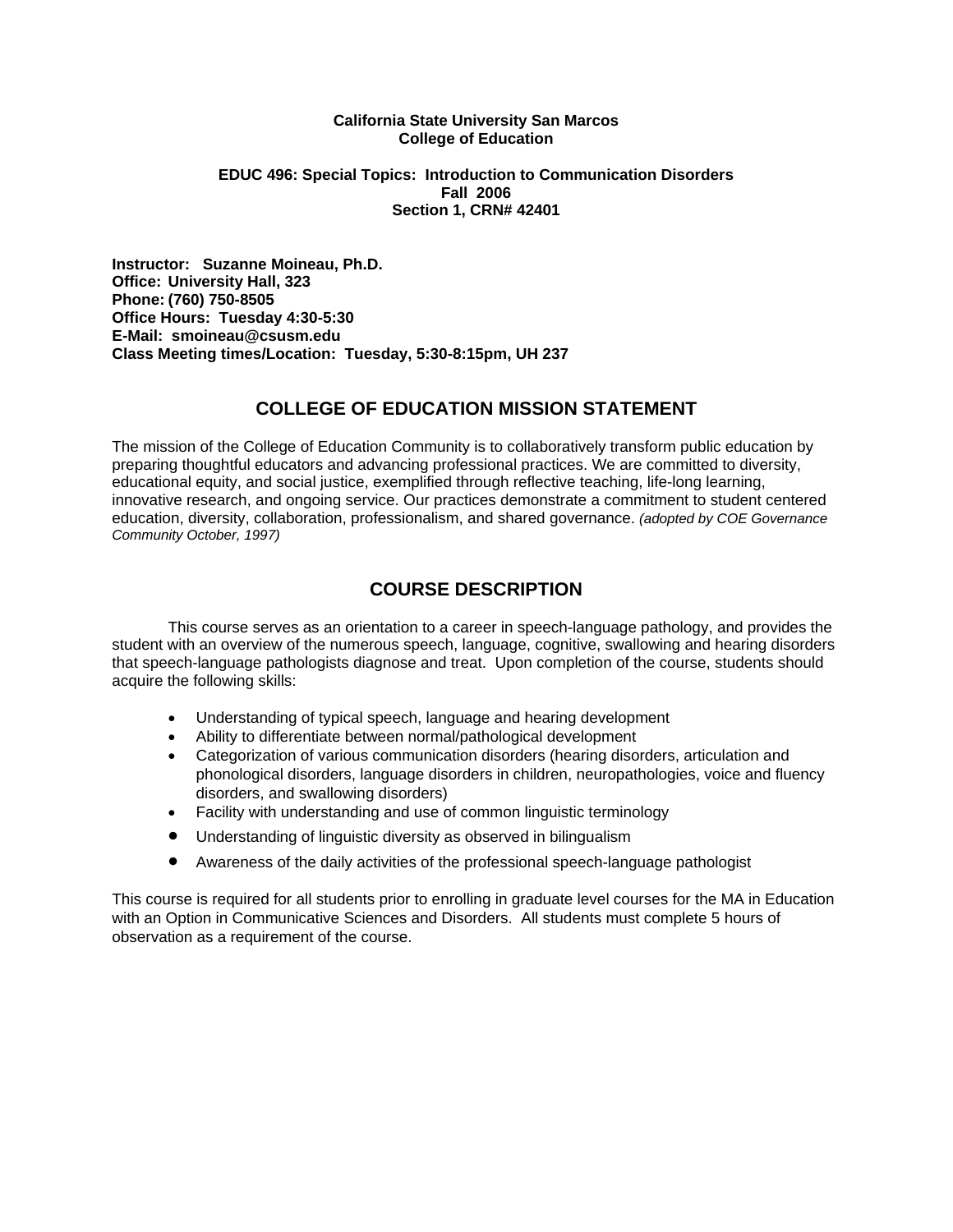## **GENERAL CONSIDERATIONS**

*Appeals:* Every student has the right to appeal grades, or appeal for redress of grievances incurred in the context of any course. Disputes may be resolved informally with the professor, or through the formal appeal process. For the latter, consult Dr. P. Kelly, Associate Dean.

*Ability:* Every student has the right to equitable educational consideration and appropriate accommodation. Students having differing ability (mobility, sight, hearing, documented learning challenges, first language/English as a second language) are requested to contact the professor at the earliest opportunity. Every effort will be made to accommodate special needs. Students are reminded of the availability of Disabled Student Services, the Writing Center, technology assistance in the computer labs, and other student support services available as part of reasonable accommodation for special needs students.

*Students with Disabilities Requiring Reasonable Accommodations.* Students are approved for services through the Disabled Student Services Office (DSS). This office is located in Craven Hall 5205, and can be contacted by phone at (760) 750-4905, or TTY (760) 750-4909. Students authorized by DSS to receive reasonable accommodations should meet with their instructor during office hours or, in order to ensure confidentiality, in a more private setting.

## **COLLEGE ATTENDANCE POLICY**

Due to the dynamic and interactive nature of courses in the College of Education, all students are expected to attend all classes and participate actively. At a minimum, students must attend more than 80% of class time, or s/he **may not receive a passing grade** for the course at the discretion of the instructor. Individual instructors may adopt more stringent attendance requirements. (Additionally, six points will be subtracted for every day of absence.) Should the student have extenuating circumstances, s/he should contact the instructor as soon as possible. (Adopted by the COE Governance Community on 12/19/97)

## **ATTENDANCE AND PARTICIPATION**

The course deals with complex material processed in a variety of ways. Structured interactions, group processes, oral presentations, guided discussion of readings, and self-disclosure exercises are the norm. **Students are expected to have read assigned materials by the date indicated in the syllabus, and should be prepared to discuss readings individually or in variously structured groups.** The degree of your engagement in these processes forms the basis for points assigned. Due to the fast paced and highly interactive nature of the course, regular attendance and full participation are expected: teaching and learning is difficult (if not impossible) if one is not present for and engaged in the process. Therefore, the above College Attendance Policy is amplified as follows: 1. Given that the typical 15 session schedule is being reduced to 13 sessions in order to allow students time to do outside work (e.g. observations and interviews), missing more than 1 class meeting will result in the reduction of one letter grade. 2. Arriving late or leaving early on more than two occasions will result in the reduction of one letter grade. 3. Illness and emergency circumstances will be considered/negotiated on a case-bycase basis. These measures should not be considered punitive, as students are expected to establish appropriate personal, academic and career-ladder priorities. Therefore these measures should be viewed as taking appropriate individual responsibility for one's own learning in a democratic, collaborative and reciprocal-learning environment. **Food for thought:** Keep in mind that your professionalism and hard work in this class not only affect your course grade, but also indicate your readiness for a Masters/Credential program. Everything you do speaks – as such, it is recommended that carefully check your actions and ensure they say what you really want them to say.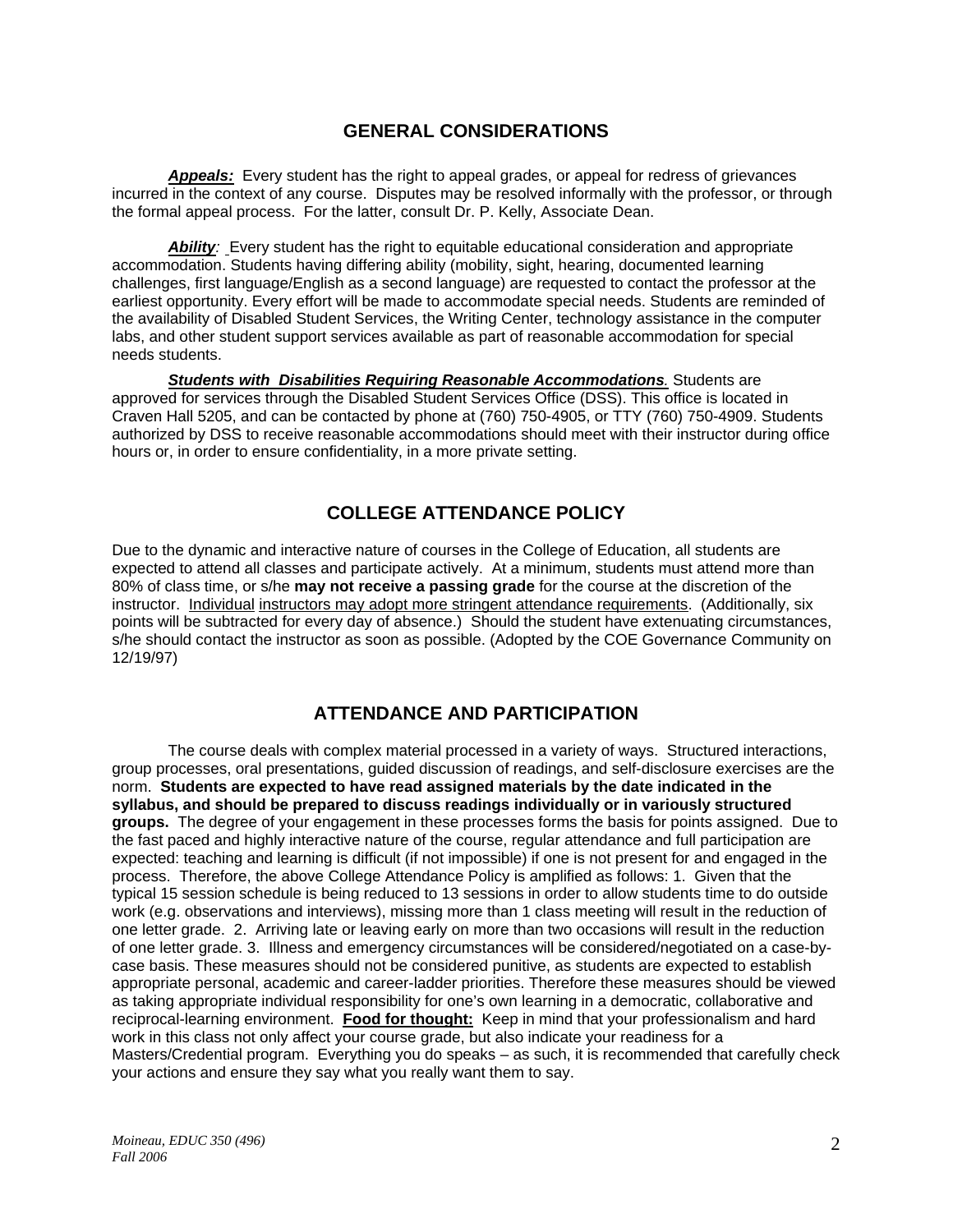## **GRADING STANDARDS**

#### *Grading Scale: In percentage of final points*

 $A = 90 - 100$  points  $B = 80 - 89$  points  $C = 70 - 79$  points  $D = 60 - 69$  points

*Submission Schedule:* Work submitted late, but within one week of the due date will be reduced by one letter grade. Work received over one week late receives no credit.

*Grading Emphasis*: Each written assignment will be graded approximately 80% on content (detail, logic, synthesis of information, depth of analysis, etc.), and 20% on mechanics (grammar, syntax, spelling, format, uniformity of citation, etc.).

### **REQUIRED TEXTS/READINGS**

Owens, R., Metz, D. & Haas, A. (2007). *Introduction to Communication Disorders: A Lifespan Perspective* (3<sup>rd</sup> Edition). Boston, MA: Pearson Education, Inc.

Other research articles as assigned.

**NOTE:** Assigned texts and readings **MUST** be brought to **ALL** class sessions.

### **COURSE REQUIREMENTS**

#### **Assignments:**

 All assignments are due on the dates indicated. Assignments must be typewritten/word processed, double-spaced and with standard margins. It is expected that all assignments will reflect university-level composition and exposition. Use of electronic spelling and grammar checking is encouraged.

| Total                  | 500 points |
|------------------------|------------|
| 5. Topic Presentation  | 100 points |
| 4. Clinician Interview | 50 points  |
| 3. Field Work Papers   | 50 points  |
| 2. Response Papers     | 200 points |
| 1. Participation       | 100 points |
|                        |            |

**PLEASE BE ADVISED:** Your grade will be reduced by one letter if you do not complete the five (5) hours of observation *or* the clinician interview. If you miss both, your grade will be reduced by two letters. The points above are for the written work associated with these requirements, not for the actual completion of the visits. These elements are essential components to understanding and learning about the field and practice of Speech-Language Pathology, and thus not completing them will have a significant adverse affect on your grade.

#### 1. Participation. (100 points)

As noted above, your attendance is essential to your grade. Attendance is only half the battle, however, your participation is essential to the success of the course, to your own understanding of the material and to the development of positive working relationships with your colleagues. Therefore, you are expected to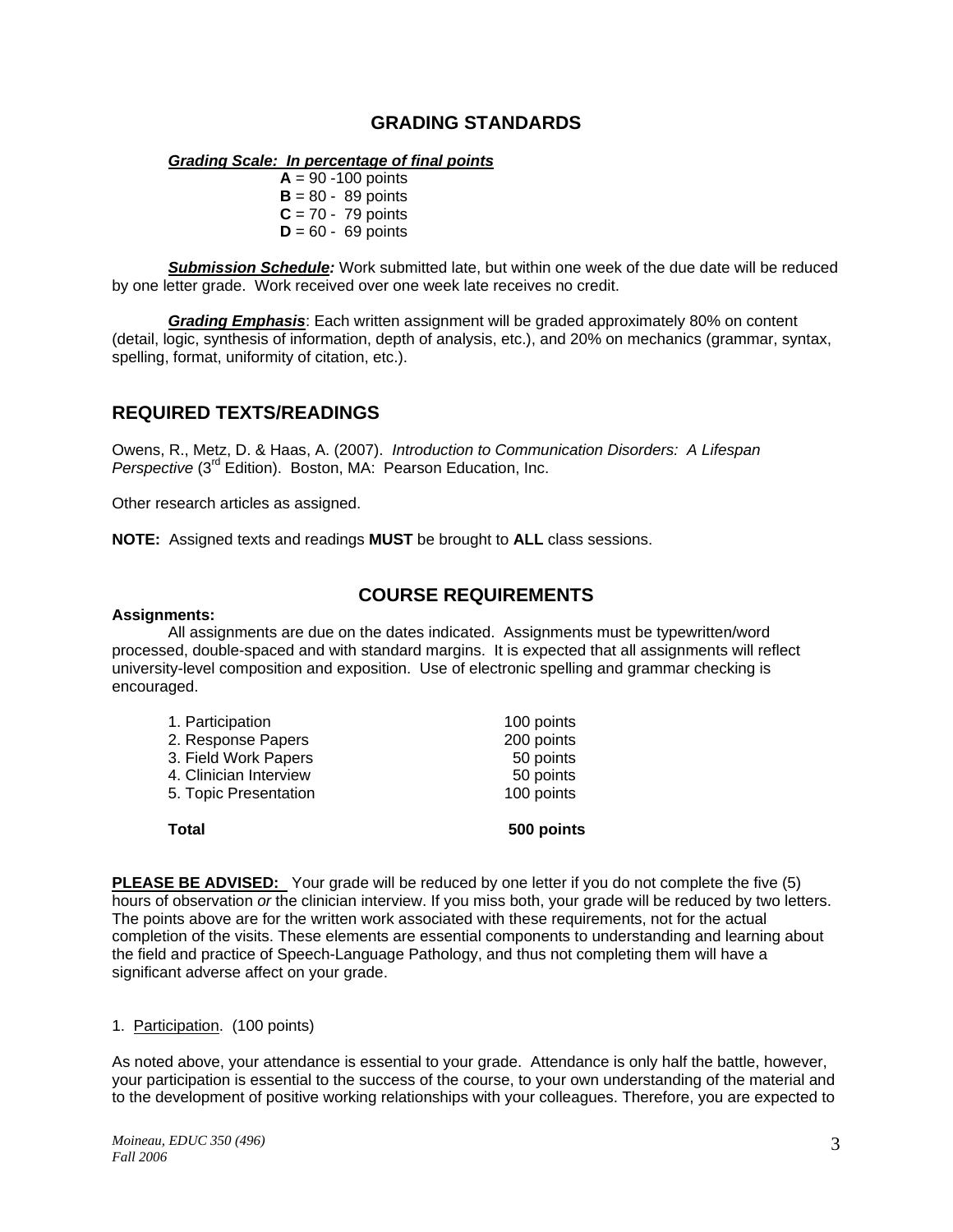take an active role in class and class activities. The quality of this course rests on the quality of YOUR participation. Preparation in advance is a key factor in how smoothly the course will run. You are expected to do all assigned readings and tasks prior to arriving to class, and to be prepared to discuss them and engage in learning experiences about them. Furthermore, you are expected to work professionally and collaboratively with your classmates to facilitate the process.

### 2. Response Papers (200 points)

You will be required to complete 10 response papers (most in class, some may be prepared at home) in which you will demonstrate your understanding about the readings and topics presented in class. The purpose of the response papers is to provide students with regular opportunities to demonstrate the knowledge they are acquiring. Response papers will require students to integrate information from a variety of domains and will reflect critical higher order thinking skills that go beyond reiteration of content.

### 3. Field Work (50 points)

Students will be required to complete 5 hours of observation for the course, and complete a written assignment associated with the observation experience. Students should observe a licensed and certified speech-language pathologist for a minimum of 5 hours. Students are to obtain verification of the hours with the clinician's signature and identifying information (ASHA and CA State licensure numbers) [*you will have to provide this information to the State and ASHA when you apply for licensure and CCCs – so make sure you get it]*. Written assignment should include the name of the clinician, site of observation and what type of facility it is (e.g. school), the time and date of observation, and the setting within the facility. Your paper should include the following: A chronological outline of what you saw during the day. Following the outline, please write-up an observation on one particular client that you observed. Note the following information: 1) age and gender of client; 2) diagnosed problem/disorder; 3) goals; and 4) procedures. Then, describe the session that you saw with this client, including: goals worked on, how they were targeted, what activities/materials, how behavior was managed, types of feedback and reinforcement given, progress towards goals, attitude of client towards therapist and therapy. Finally, come back to a global view of your time in observation and do the following: 1) Describe 1-2 significant events that struck you, and explain why they were of interest and how they impacted you; 2) Describe the situation that surrounded the event(s) and what occurred between clinician/client; 3) How did this observation impact your learning and what will you do with the information, and 4) anything else that you found interesting or remarkable that you wish to share.

### 4. Clinician Interview (50 points)

Students will be required to interview a clinician as part of the requirements for the course, and complete a short paper (3-4 page summary) of what was learned from the experience. Use the following guidelines:

Interview a practicing or retired SLP (speech-language pathologist) who has had at least one (1) year of experience. The following questions may be helpful as a start:

- 1) Why did the clinician choose the field of SLP? How long have they been practicing? In what settings have they practice and what types of clients have they primarily serviced?
- 2)How well did their education prepare them for the actual practice of SLP? What was most helpful, and what would have prepared them more? At what point did they really feel comfortable in their role as an SLP?
- 3) How do they feel the profession has changed since the time they began to practice and has it improved or worsened? Can they give you an idea of what is better/worse?
- 4)What do they see as their most important role in their work what is their greatest skill? What is their personal philosophy on treatment?
- 5)What are their greatest joys and frustrations in the field/practice of SLP?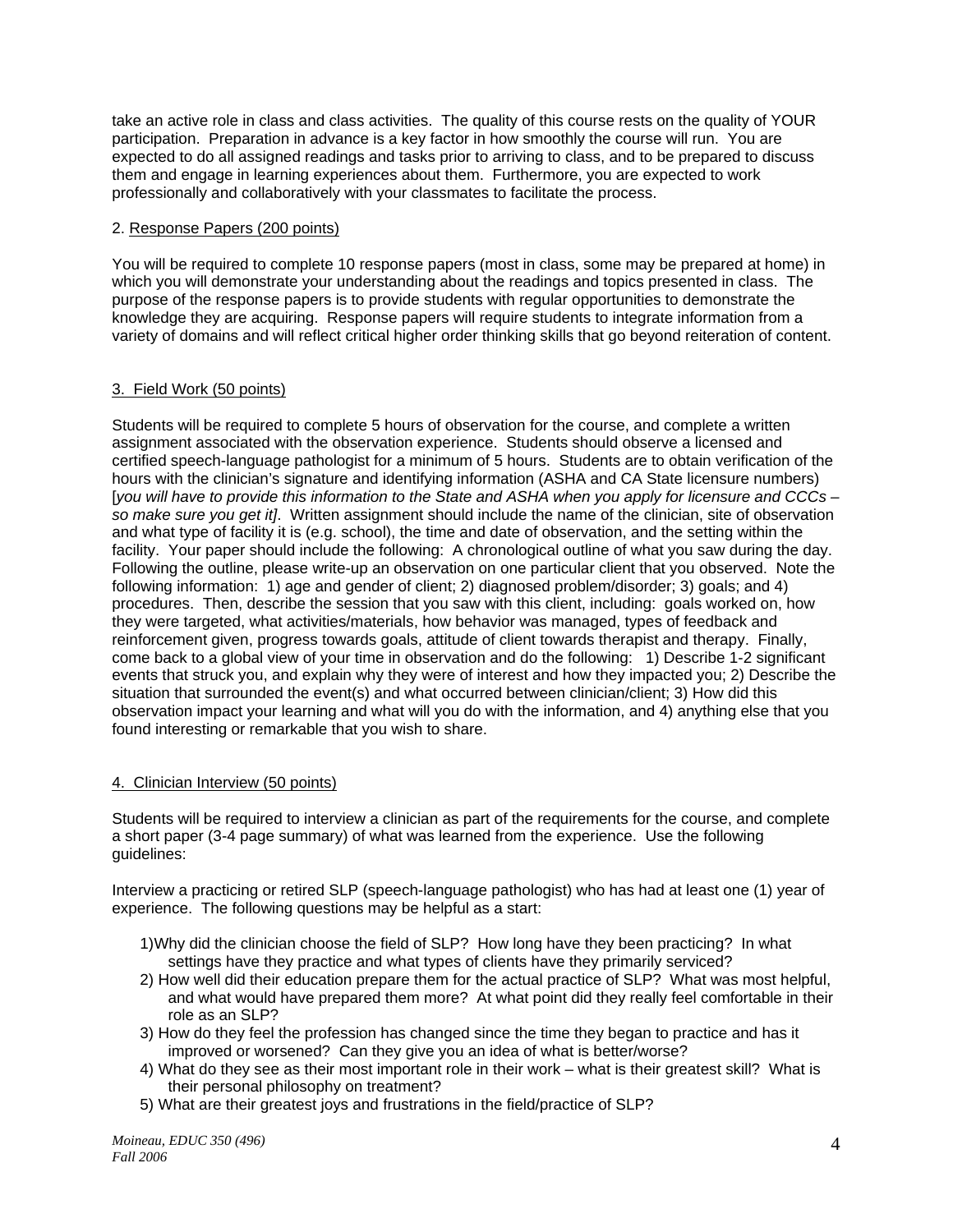- 6)What is one of the clinician's greatest memories about practicing?
- 7)If they could give you any words of wisdom or tidbits of advice as you embark on this career path, what would they be?

#### 5. Topic Presentation (100 points)

You will be responsible for preparing and presenting one topic of interest for the class. You will be required to prepare a brief (to be determined by the second week of classes) presentation of either: 1) a careful review and presentation of a specific treatment program or diagnostic method for one of the disorders we discussed; 2) a more in-depth analysis and coverage of one of the disorders we discussed; 3) a developmental or genetic condition/disorder that results in a communication disorder (e.g. cerebral palsy) – carefully and in detail review the developmental/genetic condition and then talk about the communication difficulties. You must create a handout that the class can use to take notes. Please submit a copy of the handout one week prior to the presentation for professor approval. You will be graded on your ability to provide some additional insight to a topic covered in class that is pertinent to the practice of speech-language pathology. This is intended to be fun and interesting in addition to intellectually engaging, so feel free to make it interactive.